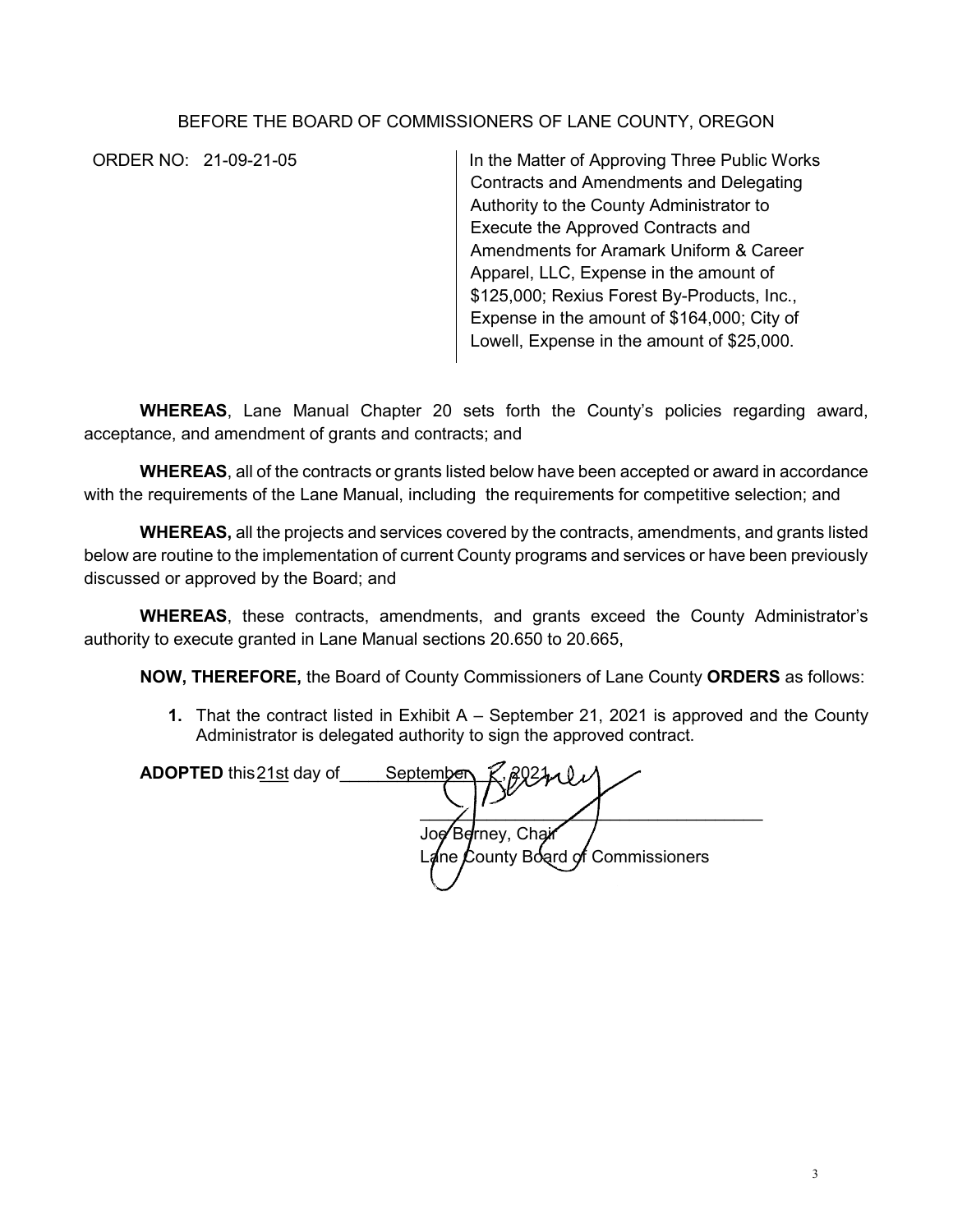## **PUBLIC WORKS**

| <b>Original contract title</b>                            | <b>Industrial Linen Services</b>                                                                                                                                                                                                                                                                                 |
|-----------------------------------------------------------|------------------------------------------------------------------------------------------------------------------------------------------------------------------------------------------------------------------------------------------------------------------------------------------------------------------|
| Contractor/other party<br>New or amendment<br>Description | Aramark Uniform & Career Apparel, LLC<br>Amendment #2 / Key Id #55153 / PW19121804<br>Contractor will furnish industrial linen, coveralls, mops, and other products<br>and solutions, stocking, delivery, and pickup for multiple locations within<br>Public Works.                                              |
| Amount                                                    | \$125,000. (Increase); gross contract will be \$355,000.                                                                                                                                                                                                                                                         |
| Expense or revenue                                        | <b>Expense</b>                                                                                                                                                                                                                                                                                                   |
| Term of agreement<br>Previous board orders                | Extend one-year, through October 31, 2022<br>Yes, BO #20-09-15-03                                                                                                                                                                                                                                                |
| Implications for policy                                   | None                                                                                                                                                                                                                                                                                                             |
| Board goals                                               | Consistent with the Lane County Strategic Plan 2018-2021 Priority 3 (b),<br>"Robust Infrastructure" Focus on strategic infrastructure maintenance and<br>investments that have the highest return for safety, vibrant communities,<br>and long term environmental benefit.                                       |
| Health implications                                       | None                                                                                                                                                                                                                                                                                                             |
|                                                           |                                                                                                                                                                                                                                                                                                                  |
| <b>Original contract title</b>                            | Delta Grounds Maintenance, Landscaping & Irrigation Services                                                                                                                                                                                                                                                     |
| Contractor/other party                                    | Rexius Forest By-Products, Inc.                                                                                                                                                                                                                                                                                  |
| New or amendment                                          | Amendment #2 / Key ld #54166 / PW18091003                                                                                                                                                                                                                                                                        |
| Description                                               | Contractor will provide ground maintenance, landscaping and irrigation at<br>the Lane County Public Works Delta facilities located at 3040 and 3050<br>North Delta Highway, Eugene, Oregon 97408.                                                                                                                |
| Amount                                                    | \$164,000. (Increase); gross amount will be \$302,651.44                                                                                                                                                                                                                                                         |
| Expense or revenue                                        | <b>Expense</b>                                                                                                                                                                                                                                                                                                   |
| Term of agreement                                         | Final three-years. The RFP was written, in May 2018, to allow for an<br>additional three-year term once the first three-years were completed.                                                                                                                                                                    |
| Previous board orders                                     | N/A                                                                                                                                                                                                                                                                                                              |
| Implications for policy<br>Board goals                    | None<br>Consistent with the Lane County Strategic Plan 2018-2021 Priority 3 (b),<br>"Robust Infrastructure" Focus on strategic infrastructure maintenance and<br>investments that have the highest return for safety, vibrant communities,<br>and long term environmental benefit. Maintain existing facilities. |